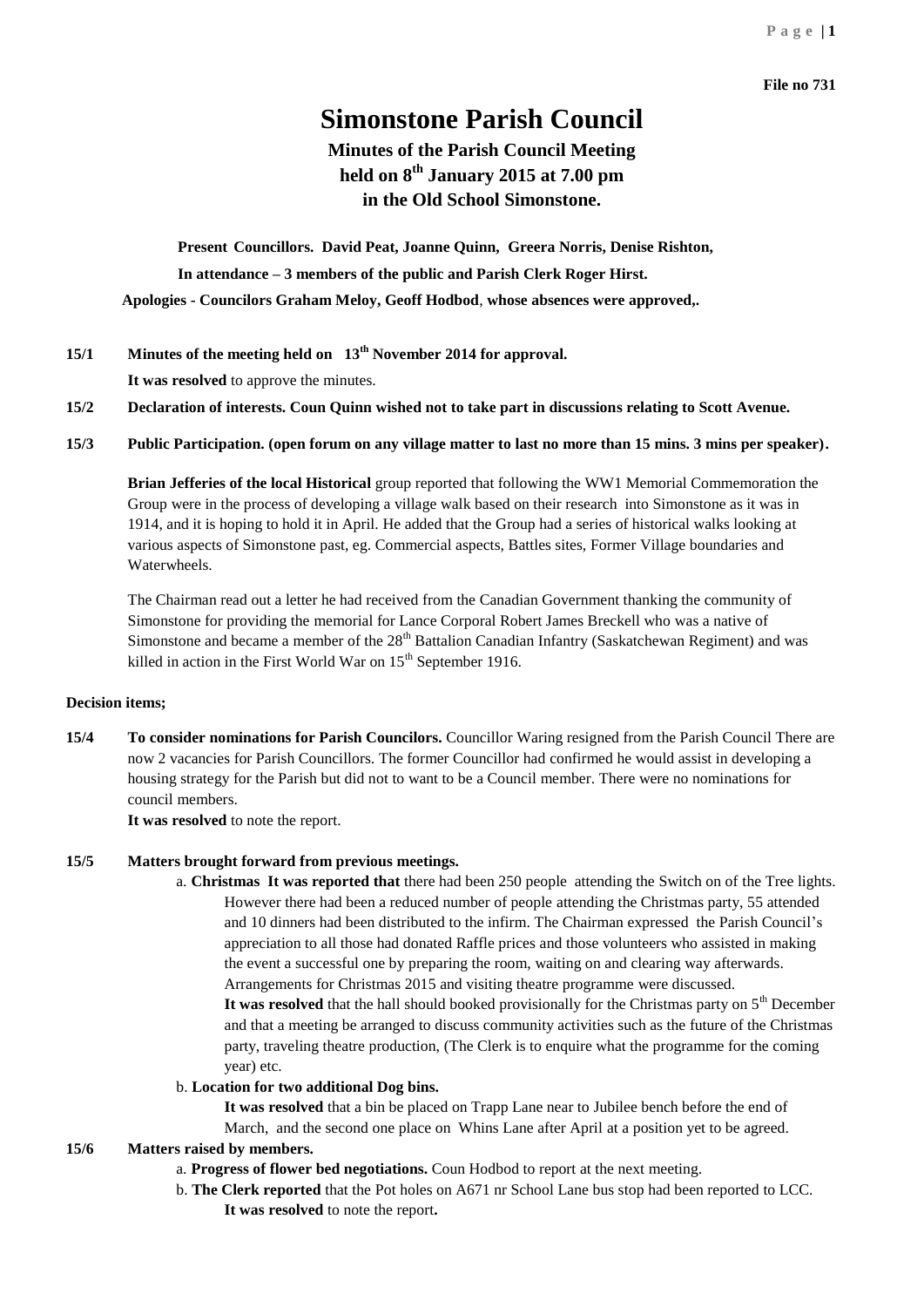c. **Signpost Clerk reported** that LCC had been approached to assist with funding the up grading of the signpost, and that D Armstrong was hoping to get a response shortly as the current post did not conform to the new regulations introduced on 1st January**. It was resolved** to note the report**.**

#### **15/7 Reports**

- a. **The Chairman reported** on his meeting with other bodies. He thanked all who had assisted over the Christmas period. He drew the members attention to the work of the Dementia Trust that highlighted the problem facing the health care of the ageing population. He told the meeting of the need for local discussions to assist in dealing with the problem that needs to be addressed. He expressed concern that the PACT meeting had not been held and that no cancellation notice had been given. An alternative date for Civic Sunday is to be arranged. **It was resolved to** note the report and that an alternative venue for future meetings be sought.
- b. **Martholme Greenway Group.-** Coun Meloy to report at the next meeting. The clerk reported that the Lenghtsman had been requested to clear the access path from Simonstone Lane at the bottom of Bank Terrace to the railway track. **It was resolved** to note the report**.**

#### **15/8 LCC.**

- a. **Clough Lane the Clerk reported** that he had received a complaint about traffic not being able to maneuver since new sign had been placed on the lane. The County Council had been informed and the matter had been resolved. **It was resolved** to note the report.
- b. **Onshore Oil and Gas Supplementary Planning Document Consultation,** details had been emailed to members**.**

 **It was resolved** to note the report**.**

#### **15/9 RVBC. Planning meeting 18th December details information below.**

a. **Planning Applications –**

| <b>Application number</b> | Officer: : Claire Booth 01200 414493                                    | <b>Grid Reference</b> |  |
|---------------------------|-------------------------------------------------------------------------|-----------------------|--|
| 3/2014/1005 17/11/2/14    |                                                                         |                       |  |
| <b>Address</b>            | 1 Scott Avenue Simonstone BB12 7HY                                      |                       |  |
| <b>Proposal</b>           | <b>Single storey extension Applications for full consent Simonstone</b> |                       |  |
| <b>Parish Council</b>     | Sent a letter of objection see enclosed.                                |                       |  |

| Application number 3/2014/1026 | Officer: : Claire Booth                                            | Grid Reference 377945 435073 |  |
|--------------------------------|--------------------------------------------------------------------|------------------------------|--|
| 08/12/2014                     | 01200 414493                                                       |                              |  |
| <b>Address</b>                 | <b>Law Farm Trapp Lane Simonstone</b>                              |                              |  |
| <b>Proposal</b>                | Proposed new agricultural building to be approx. 22m x11m to house |                              |  |
|                                | heifers and calving cows Applications for full consent             |                              |  |
| <b>Parish Council</b>          |                                                                    |                              |  |

#### **15/10 LALC –**

**a) Training Programme 2015**

**Chairmanship Workshop 12th March 7-9pm £25.00**

**It was resolved** that Councillor Peat will attend the Course on Chairmanship and that members would consider their needs once the details are available.